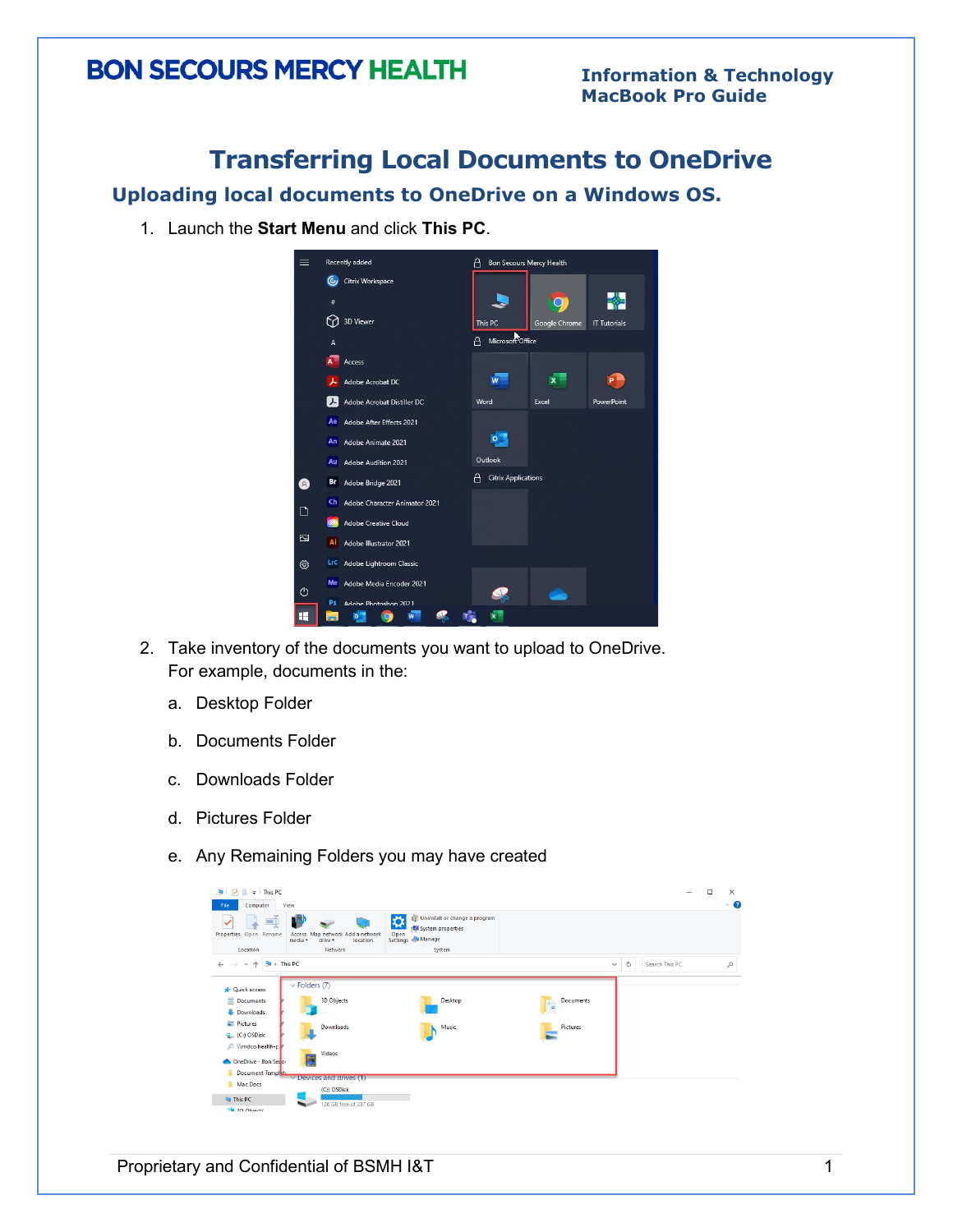#### **Information & Technology MacBook Pro Guide**

**NOTE**: If you are uploading the documents due to receiving a new computer, any documents on the old laptop which are not uploaded to OneDrive or a network drive, will be lost.

- 3. Select the folders you would like to move to your OneDrive.
- 4. Drag and drop the desired folders to One-Drive.

| $\checkmark$                        | ■ > This PC > Documents >                                    |                     |                    |      |
|-------------------------------------|--------------------------------------------------------------|---------------------|--------------------|------|
|                                     | $\wedge$<br>Name                                             | Date modified       | Type               | Size |
| <b>Duick access</b>                 | <b>Custom Office Templates</b>                               | 1/4/2022 2:09 PM    | File folder        |      |
| <b>E</b> Documents<br>$\mathcal{R}$ | Outlook Files                                                | 12/26/2021 7:36 PM  | File folder        |      |
| Downloads<br>$\mathcal{R}$          | Snagit                                                       | 12/27/2021 10:09 AM | <b>File folder</b> |      |
| Pictures<br>×                       | Zoom                                                         | 1/5/2022 9:24 AM    | File folder        |      |
| <b>E</b> (C:) OSDisk                | bookmarks_1_13_22.html                                       | 1/13/2022 3:04 PM   | Chrome HTML Do     | 3 KB |
| O \\mdco.health-px                  |                                                              |                     |                    |      |
|                                     |                                                              |                     |                    |      |
| OneDrive - Bon Spcor                |                                                              |                     |                    |      |
|                                     |                                                              |                     |                    |      |
|                                     | Document Temple → Move to OneDrive - Bon Secours Mercy Healt |                     |                    |      |
| <b>Mac Docs</b>                     |                                                              |                     |                    |      |
|                                     |                                                              |                     |                    |      |
| This PC                             |                                                              |                     |                    |      |
| <b>3D Objects</b>                   |                                                              |                     |                    |      |
| $\Box$ Desktop<br>Documents         |                                                              |                     |                    |      |
| Downloads                           |                                                              |                     |                    |      |
| Music                               |                                                              |                     |                    |      |
|                                     |                                                              |                     |                    |      |
| Pictures                            |                                                              |                     |                    |      |
| Videos                              |                                                              |                     |                    |      |
| $\mathbf{E}$ (C:) OSDisk            |                                                              |                     |                    |      |

5. These files will now be accessible on your new computer via OneDrive.

#### **Uploading local documents to OneDrive on a Mac OS.**

1. Launch Finder – To do so, locate and click the Finder icon on the bottom ribbon.

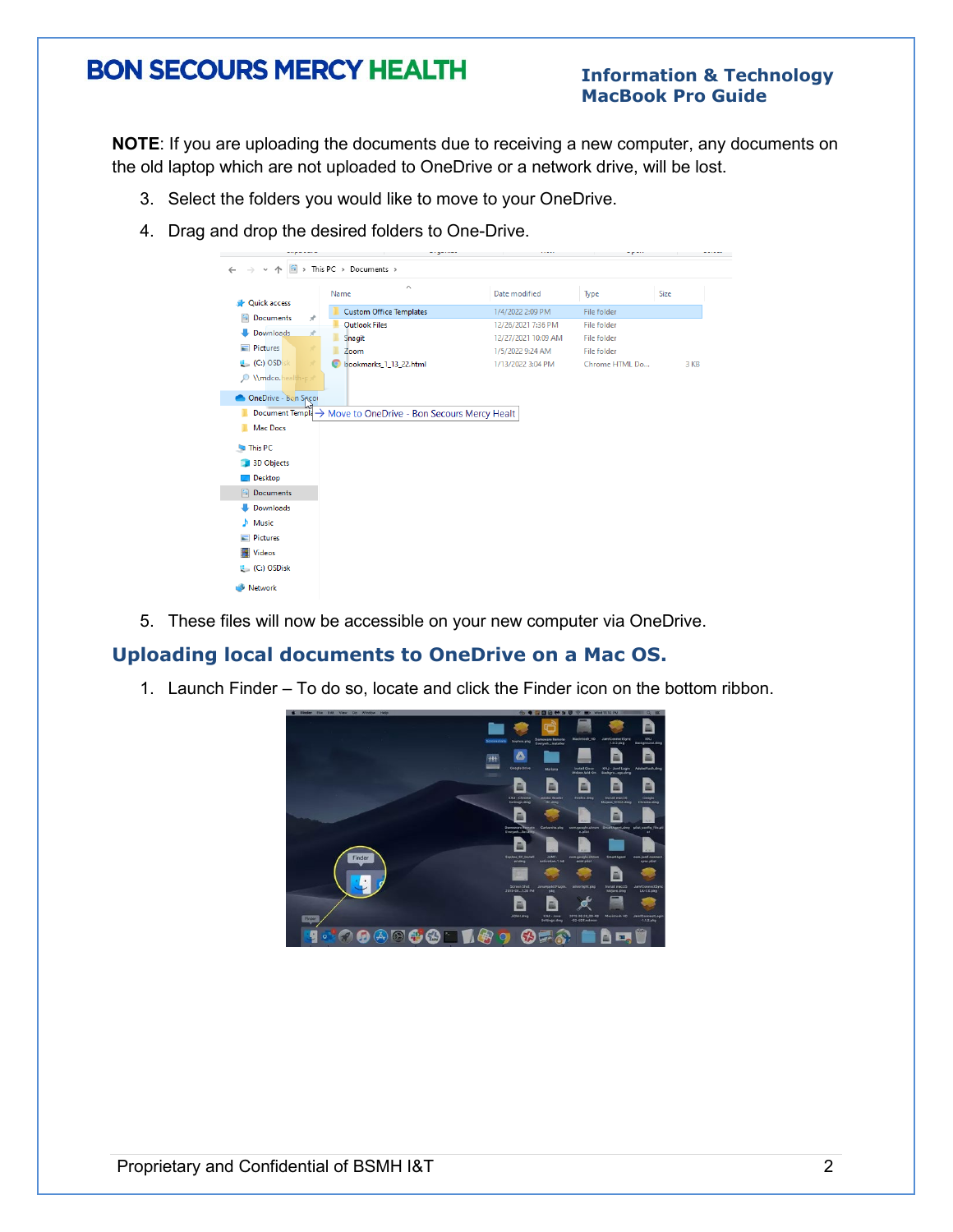#### **Information & Technology MacBook Pro Guide**

- 2. Take inventory of the documents you want to upload to OneDrive. For example, documents in the:
	- a. Desktop Folder
	- b. Documents Folder
	- c. Downloads Folder
	- d. Photos
	- e. Any Remaining Folders you may have created

**NOTE**: If you are uploading the documents due to receiving a new computer, any documents on the old laptop which are not uploaded to OneDrive or a network drive, will be lost.

- 3. Select the folders you would like to move to your OneDrive.
- 4. Drag and drop the desired folders to One-Drive.



5. These files will now be accessible on your new computer via OneDrive.